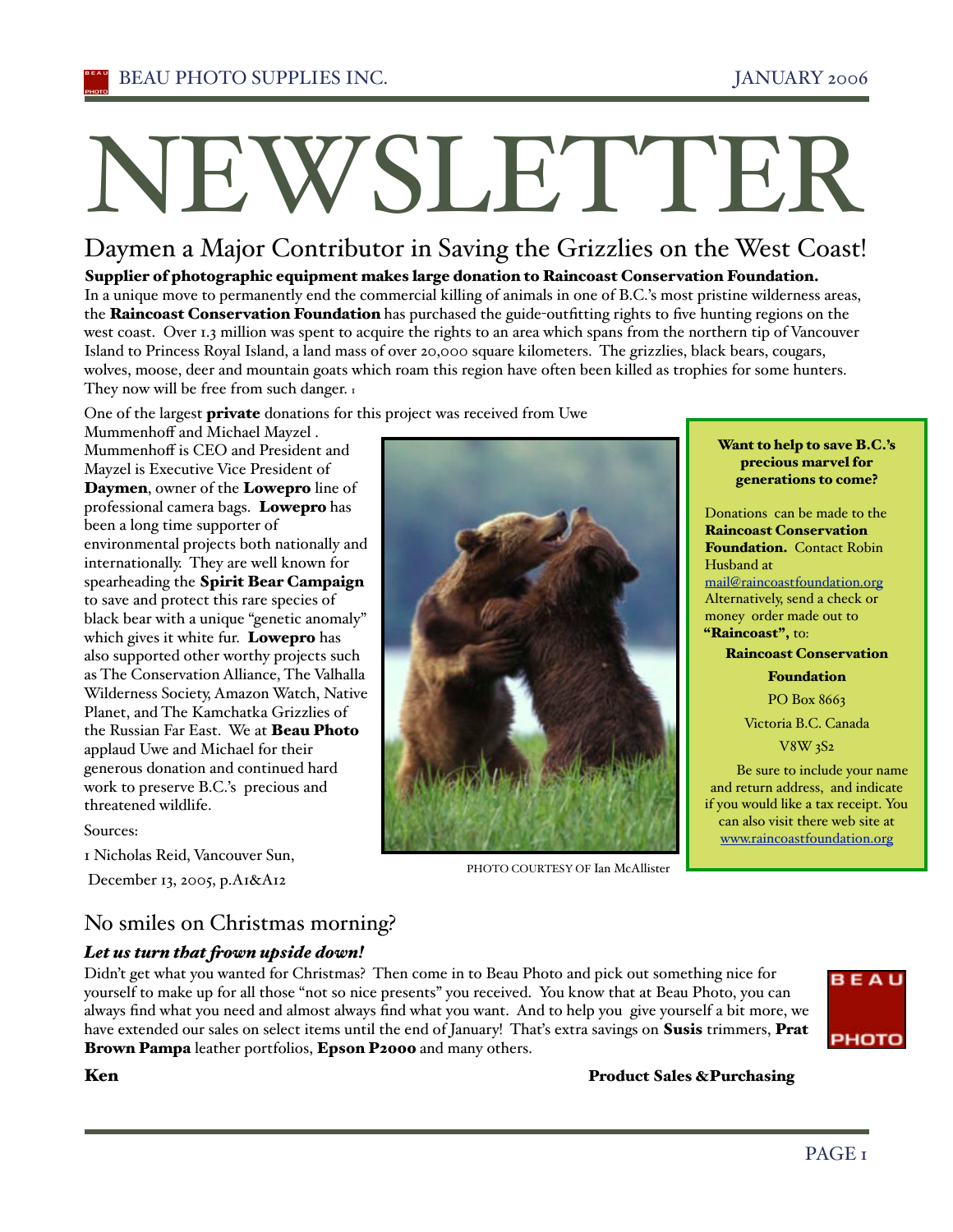#### GOOD NEWS FROM TAP!

The ultra-popular (all black) Concord 46-3 Proof book is now available in 'XĽ! It comes set up for 330 4x6's, and will expand to a maximum of 420 prints. Stock has arrived!

To provide continuity with the new 'all black' look, we've expanded our folder selection to include TAP's black-foiltrimmed Buckeye 'Ebony' folders (priced the same as Aspen). Great value, new look!

But since there's only 'so much room' in our warehouse, we've decided to discontinue the Aspen folders, except as special orders.

Oh yes, that BOXING DAY SALE you keep asking me about? How about 10% off all in stock Aspen black/gold folders. Stock up now!

#### Barb Album Sales

#### RENAISSANCE PRICE FREEZE

Renaissance Album prices will remain the same for 2006! In actuality Renaissance prices are increasing, however due to the strength of the Canadian dollar your price will remain the same as it was last year.

Ahh, but wait, there is more good news! Renaissance has a fresh look for the upcoming year. New cameos, new colours, new covers and new Flush Mount albums! More information to follow in February.

#### Deborah Renaissance Albums

#### HI EVERYONE!

As some of you may know, certain **Agfa** items are difficult to get in, but we are still expecting more of these items in mid- January. There is plenty of 8x10 RC glossy and semi-matt, as well as APX 100 and 400 in 35mm, and APX 400 120 to go around for the new year.

In the meantime, there is Ilford, Oriental, and Bergger for all of your printing needs. In addition, you can still start the new year off right with all of the Ilford, Kodak, Lucky, Efke, Bergger, and Fuji black and white films!

Happy New Year everyone!

## Crystal Film and Paper Sales

## RENTAL NEWS FOR THE MONTH.

So the holidays are almost over and iťs back to normal life for all of us with no hope of a long weekend until at least April... but don't worry, there are a few things that can keep us entertained until then. The much anticipated **Nikon** D200 has arrived, so if you're not on the list to buy one, you can still try it out. The D200 is a 10.2 megapixel camera with the newest in **Nikon** technology. The body comes with batteries, 2 cards, and a card reader for \$150/day. We also have a new monohead kit - the **Broncolor** Minicom 80 lights are 600ws heads, which are sturdy, and produce consistent light which is great for digital. The kit comes with 3 heads, 3 stands and 3 umbrellas and rents for \$110/day. If you're looking for something a little different to have some fun with, come in and talk to us about panoramic cameras, specialty lenses, or anything else you might need to get that creative project done. We wish everyone a great new year and hope to see all of you soon.

Kathy Rentals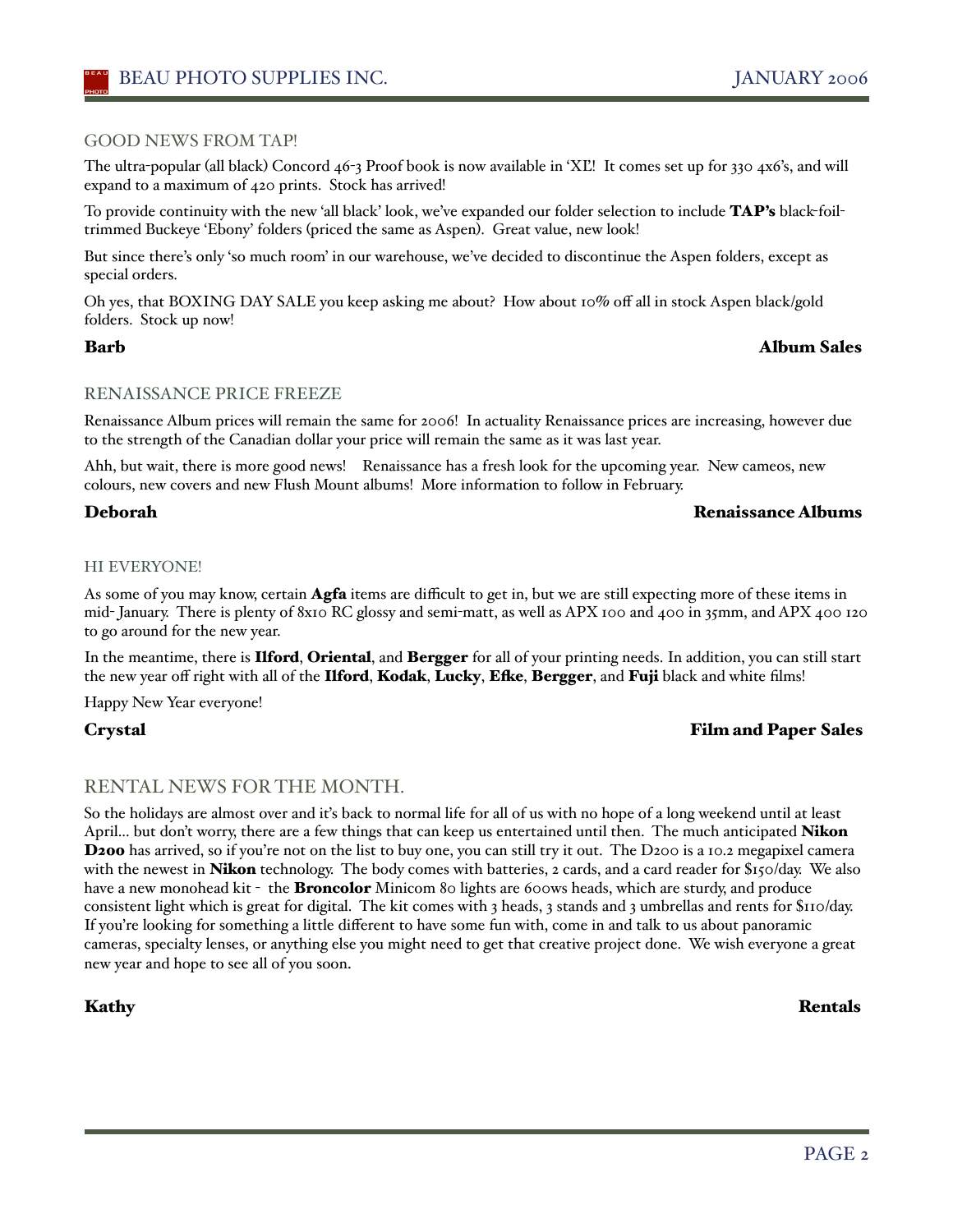# News from "da back"

## Happy New Year!

And what will 2006 brings us? Starting in February, PMA will be the show at which most suppliers will launch or announce their latest and greatest. Expect a whack of new digital products that will keep everyone scrambling to keep up!

In Nikon's world, the arrival of their highly anticipated D200 will keep their shooters happy for the next year or so as long as Nikon can supply enough of them! We will give you our full report in the new year but I can share a few observations that our digital geek, Mike, has

made so far. Top of the list is good low-light and high-ISO performance, noticeably better than the D2x but perhaps not dramatically so. At first "glance", the AF performance and accuracy seems very good, the auto-white-balance appears slightly improved over the D2x and the handling, controls and viewfinder are all top notch. The weather-seals on all the doors and flaps is reassuring and the shutter release inspires confidence with its speed and smooth and welldamped sound. This will be an absolutely ideal backup camera for someone who already has a D2x since it also shares almost the same control layout and menu system. If you want to have any chance of getting one of these in the next few months, you'd better call us ASAP and get your name of the list!

# Chris Pro Sales

## DIGITAL NEWS

This month is essentially a follow-up to my article from the November newsletter, trying to answer the question "Is Apple's new Aperture software really the best reason yet to buy a Macintosh?" Well, the answer is not quite as easy as a simple yes or no. The best I can do for a short answer is "Maybe, depending on your workflow needs." After testing Aperture extensively in the last few weeks, it does show huge promise in my opinion, and for a version 1.0 release it is surprisingly polished and well thought out. However for many pro photographers, I believe it still has a ways to go before it sees widespread adoption. There will be three sections to this review but since space on our newsletter is limited, the bulk of the review will be presented here in point form, just to give you a quick idea of where we're at with Aperture. For the full and detailed text of this review, please visit our website at www.beauphoto.com/aperturereview/ In order to help me clarify some of Apertures strengths and weaknesses, I will shamelessly borrow from the title of one of my favorite Sergio Leone films to head up the three sections in this review: The Good, the Bad, and the Ugly…

#### The Good

Most people who have taken an interest in Aperture probably already know the good points, so I'll just touch on them here again... for detail, please see the complete article on our website. . On a reasonably fast machine, Aperture is every bit as smooth and fluid as the Apple videos show it to be on their website. • As a front-line editing tool or as a way of giving a slick presentation of photos to a client, it is a very well designed and thought out program. • In typical Apple fashion, the interface is well designed and does not get in your way. • Image stacks are a great way to sort images based on the time between consecutive images. Can be a real boon for portrait, wedding or fashion shooters. • The virtual light tables in Aperture can be a great way of choosing aesthetically pleasing groups of images for layouts or for comparing multiple shots and choosing the perfect version. • The Loupe tool with a capital 'L"... wow. Slick, effective and well thought out. Magnify any image, anywhere, anytime in Aperture's many user interface windows. • Colour rendering seemed quite good on all the different cameras I tried it with. Not necessarily matching other raw converters, but natural and pleasing. • Finally, we have good metadata editing and searching, non-destructive image editing with unlimited undo, a useful lift & stamp tool for choosing and applying edits from one image to many. I could go on...

## The Bad

In this section, I mention things that need improvement, tweaking and so on, but that are not necessarily dealbreakers... those are discussed in the final section.